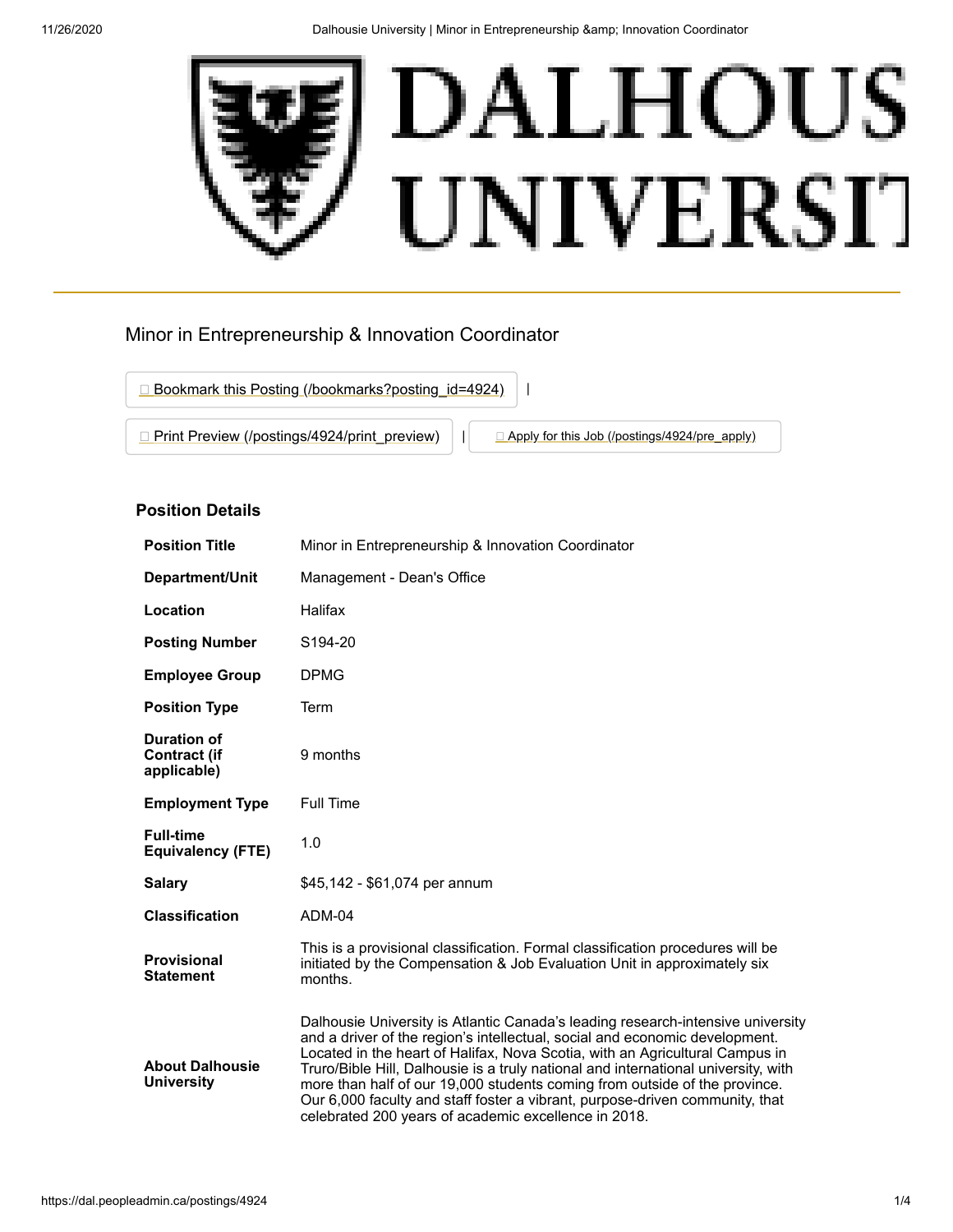11/26/2020 **Dalhousie University | Minor in Entrepreneurship & amp**; Innovation Coordinator

| <b>Job Summary</b>             | The position reports to the Academic Lead for the Minor in Entrepreneurship<br>and Innovation and the Associate Director of Commercialization & Start-ups.<br>The Minor in Entrepreneurship and Innovation Coordinator (MEIC) will<br>contribute to the launch and implementation of the newly approved university-<br>wide Minor in Entrepreneurship and Innovation (the Minor) and delivery of<br>programming through the Norman Newman Centre for Entrepreneurship. This<br>role will provide students from any participating Faculty at Dalhousie University<br>with knowledge, skills, and mindsets related to the foundational concepts<br>(entrepreneurship and innovation) and the capacity to translate these<br>outcomes to any future workplace. |
|--------------------------------|-------------------------------------------------------------------------------------------------------------------------------------------------------------------------------------------------------------------------------------------------------------------------------------------------------------------------------------------------------------------------------------------------------------------------------------------------------------------------------------------------------------------------------------------------------------------------------------------------------------------------------------------------------------------------------------------------------------------------------------------------------------|
|                                | - Manage processes critical to the launch and success of this new cross-<br>university Minor. The incumbent will be responsible for determining what<br>processes and forms are required, developing draft processes and forms and<br>consulting key actors in participating faculties to ensure processes are clear<br>and in line with faculty-level processes.                                                                                                                                                                                                                                                                                                                                                                                           |
|                                | - Coordinate projects related to Innovation and Entrepreneurship (I&E) co-<br>curricular programming to support program managers within the Norman<br>Newman Centre for Entrepreneurship (NNCE).                                                                                                                                                                                                                                                                                                                                                                                                                                                                                                                                                            |
|                                | - Coordinate the planning and implementation of Innovation &<br>Entrepreneurship (I&E) workshops that will be run by the Academic Lead for<br>the Minor and by the NNCE.                                                                                                                                                                                                                                                                                                                                                                                                                                                                                                                                                                                    |
| Key<br><b>Responsibilities</b> | - Create a framework for information tracking and analysis related to the Minor<br>and I&E activities. The incumbent will independently determine what level /<br>form of analysis is required based on anticipating the queries and interests of<br>various actors across campus.                                                                                                                                                                                                                                                                                                                                                                                                                                                                          |
|                                | -Liaise and collaborate with other key partners when necessary to ensure<br>effective promotion and a shared understanding of the programming and the<br>value it offers students and stakeholders.                                                                                                                                                                                                                                                                                                                                                                                                                                                                                                                                                         |
|                                | - Maintain and create content for websites and social media assets. The<br>incumbent will develop content still to be identified, which can include: stories<br>and profiles within Dalhousie, content that connects students with resources<br>that allow them to make the most of their I&E-EL experience, a dynamic news<br>feed that showcases I&E-EL within Dalhousie that connects<br>participants/students with undergraduate research opportunities, etc. This<br>involves using the University's content management system and liaising with<br>Communications and Marketing in the Faculty of Management.                                                                                                                                         |
| <b>Note</b>                    | Occasional work on evening and weekends. Position is renewable contingent<br>on continued funding.                                                                                                                                                                                                                                                                                                                                                                                                                                                                                                                                                                                                                                                          |
| <b>Qualifications</b>          | Undergraduate degree in related field plus one to three years' commensurate<br>experience in the development, launch and success of new initiatives (or<br>equivalent combination of training and experience) is required. Experience<br>devoted to managing projects, administering programs and/or servicing<br>students is required. Familiarity with the Innovation and Entrepreneurship<br>ecosystem at Dalhousie and in Halifax or familiarity with experiential learning<br>in a university setting is an asset. Experience building a personal or<br>professional brand, following and engagements, and developing social media<br>content is an asset.                                                                                             |
|                                | The successful candidate is expected to demonstrate proficiency in<br>Dalhousie's core and leadership competencies<br>(https://www.dal.ca/dept/leaders.html), in particular:                                                                                                                                                                                                                                                                                                                                                                                                                                                                                                                                                                                |
| <b>Job Competencies</b>        | - Respect & Inclusion<br>- Knowledge & Thinking Skills<br>- Communication<br>- Relationship Building<br>- Accountability for Performance & Results                                                                                                                                                                                                                                                                                                                                                                                                                                                                                                                                                                                                          |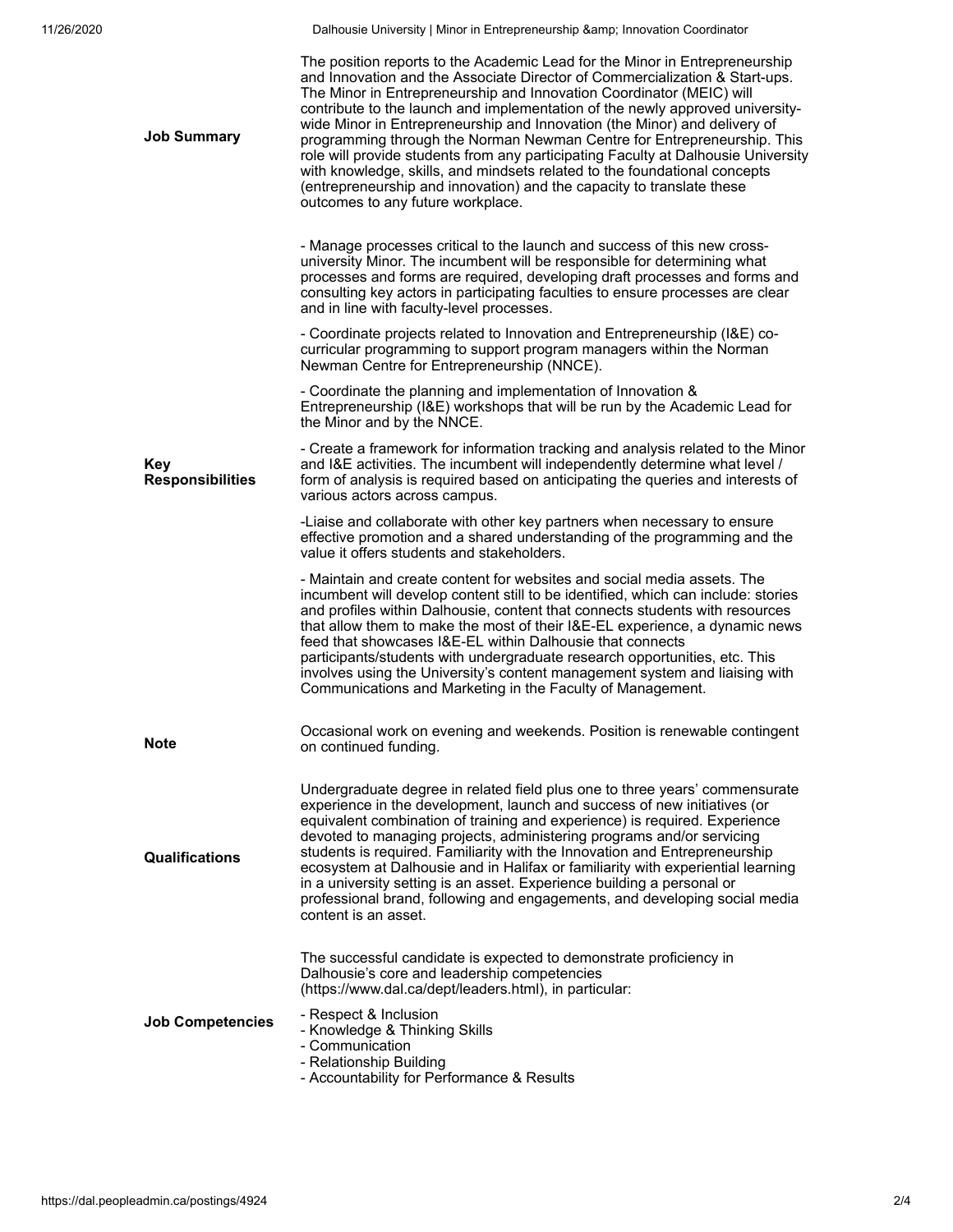| 11/26/2020 |                                         | Dalhousie University   Minor in Entrepreneurship & amp; Innovation Coordinator                                                                                                                                                                                                   |
|------------|-----------------------------------------|----------------------------------------------------------------------------------------------------------------------------------------------------------------------------------------------------------------------------------------------------------------------------------|
|            | <b>Additional</b><br><b>Information</b> | Dalhousie University supports a healthy and balanced lifestyle. Our total<br>compensation package includes a defined benefit pension plan, health and<br>dental plans, a health spending account, an employee and family assistance<br>program and a tuition assistance program. |
|            | Application                             | Applications from university employees and external candidates are given<br>concurrent consideration. Among short-listed candidates, university employees<br>will be given special consideration.                                                                                |
|            | <b>Consideration</b>                    | We thank all applicants for their interest, however, only candidates selected for<br>an interview will be contacted.                                                                                                                                                             |
|            |                                         |                                                                                                                                                                                                                                                                                  |

**Diversity Statement** Dalhousie University is committed to fostering a collegial culture grounded in diversity and inclusiveness. The university encourages applications from Indigenous persons, persons with a disability, racially visible persons, women, persons of a minority sexual orientation and/or gender identity, and all candidates who would contribute to the diversity of our community. For more information, please visit **www.dal.ca/hiringfordiversity [\(https://www.dal.ca/hiringfordiversity\)](https://www.dal.ca/hiringfordiversity)**.

| <b>Quick Link for</b><br><b>Direct Access to</b><br>Posting | http://dal.peopleadmin.ca/postings/4533<br>(http://dal.peopleadmin.ca/postings/4533) |
|-------------------------------------------------------------|--------------------------------------------------------------------------------------|
| <b>Special Instructions</b><br>to Applicant                 |                                                                                      |
| <b>Open Until Filled</b>                                    | No                                                                                   |
| <b>Close Date</b>                                           | 12/09/2020                                                                           |
| <b>Open Date</b>                                            | 11/25/2020                                                                           |
| Number of<br><b>Vacancies</b>                               |                                                                                      |

#### **Supplemental Questions**

Required fields are indicated with an asterisk (\*).

## **Documents Needed to Apply Required Documents**

1. Résumé / Curriculum Vitae (CV)

#### **Optional Documents**

1. Cover Letter

## **Dalhousie University**

Halifax, Nova Scotia, Canada B3H 4R2 1-902-494-2211

**Agricultural Campus** Truro, Nova Scotia, Canada B2N 5E3

1-902-893-6600

**[Contact Us \(https://www.dal.ca/dept/hr/contact-us.html\)](https://www.dal.ca/dept/hr/contact-us.html)** | **[Campus Directory \(https://directory.dal.ca/\)](https://directory.dal.ca/)** | **Campus Maps (https://www.dal.ca/campus-maps/maps.html)**